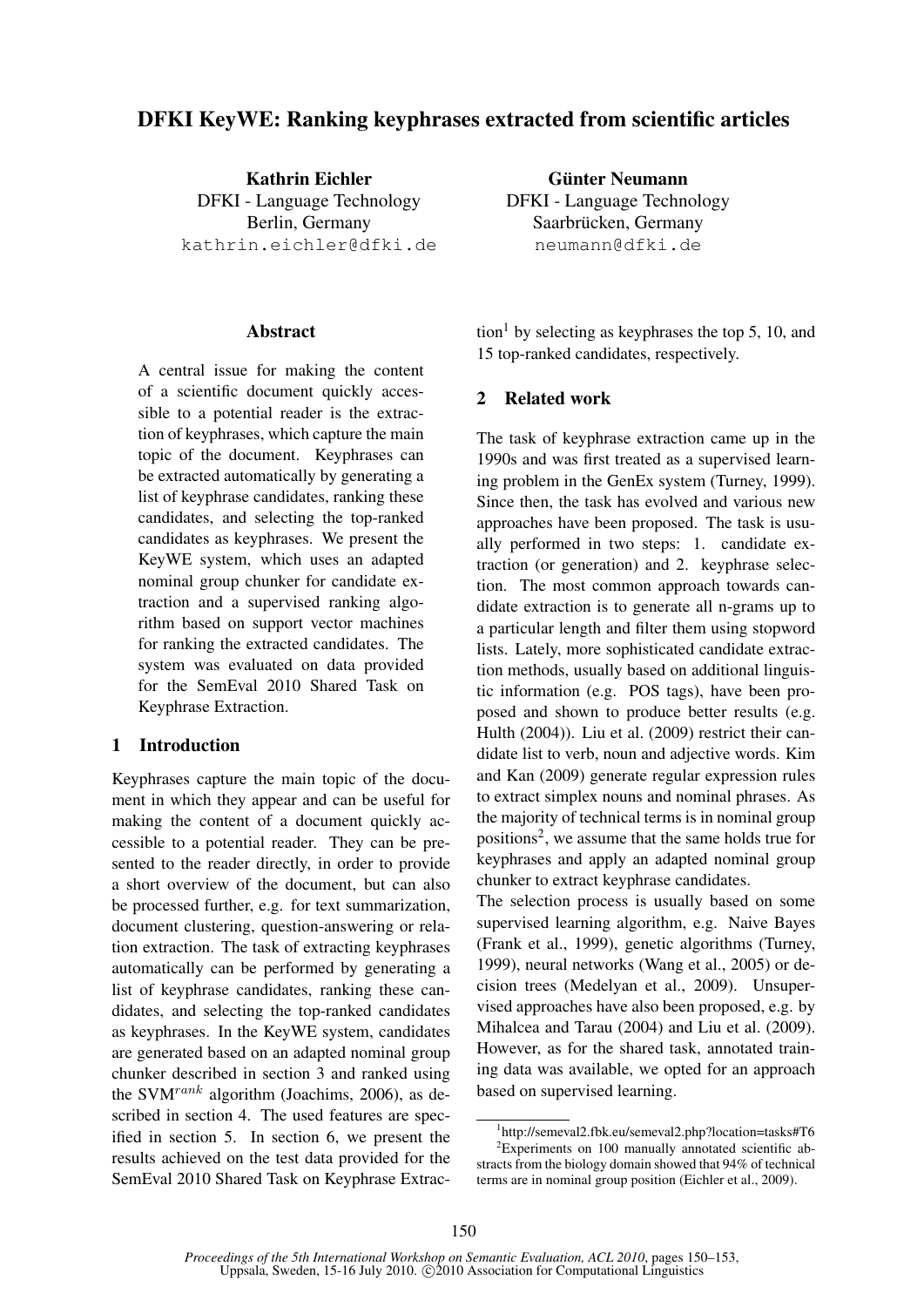#### 3 Candidate extraction

Rather than extracting candidates from the full text of the article, we restrict our search for candidates to the first 2000 characters starting with the abstract<sup>3</sup>. We also extract title and general terms for use in the feature construction process. From the reduced input text, we extract keyphrase candidates based on the output of a nominal group chunker.

This approach is inspired by findings from cognitive linguistics. Talmy (2000) divides the concepts expressed in language into two subsystems: the grammatical subsystem and the lexical subsystem. Concepts associated with the grammatical subsystem provide a structuring function and are expressed using so-called closed-class forms (function words, such as conjunctions, determiners, pronouns, and prepositions, but also suffixes such as plural markers and tense markers). Closed-class elements (CCEs) provide a scaffolding, across which concepts associated with the lexical subsystem (i.e. nouns, verbs, adjectives and adverbs) can be draped (Evans and Pourcel, 2009). Spurk (2006) developed a nominal group (NG) chunker that makes use of this grammatical subsystem. Using a finite list of CCEs and learned word class models for identifying verbs and adverbs, a small set of linguistically motivated extraction patterns is stated to extract NGs. The rules are based on the following four types of occurrences of NGs in English: 1. at the sentence beginning, 2. within a determiner phrase, 3. following a preposition and 4. following a verb. Not being trained on a particular corpus, the chunker works in a domain-independent way. In addition, it scales well to large amounts of textual data.

In order to use the chunker for keyphrase extraction, we manually analysed annotated keyphrases in scientific texts, and, based on the outcome of the evaluation, made some adaptations to the chunker, which take care of the fact that the boundaries of a keyphrase do not always coincide with the boundaries of a NG. In particular, we remove determiners, split NGs on conjunctions, and process text within parentheses separately from the main text. An evaluation on the provided training data showed that the adapted chunker extracts 80% of the reader-annotated keyphrases found in the text.

 $3$ This usually covers the introductory part of the article and is assumed to contain most of the keyphrases. Partial sentences at the end of this input are cut off.

#### 4 Candidate ranking

The problem of ranking keyphrase candidates can be formalized as follows: For a document d and a collection of n keyword candidates  $C = c_1...c_n$ , the goal is to compute a ranking r that orders the candidates in C according to their degree of keyphraseness in d.

The problem can be transformed into an ordinal regression problem. In ordinal regression, the label assigned to an example indicates a rank (rather than a nominal class, as in classification problems). The ranking algorithm we use is  $\text{SVM}^{rank}$ , developed by Joachims (2006). This algorithm learns a linear ranking function and has shown to outperform classification algorithms in keyphrase extraction (Jiang et al., 2009).

The target (i.e. rank) value defines the order of the examples (i.e. keyphrase candidates). During training, the target values are used to generate pairwise preference constraints. A preference constraint is included for all pairs of examples in the training file, for which the target value differs. Two examples are considered for a pairwise preference constraint only if they appear within the same document.

The model that is learned from the training data is then used to make predictions on the test examples. For each line in the test data, the model predicts a ranking score, from which the ranking of the test examples can be recovered via sorting. For ranking the candidates, they are transformed into vectors based on the features described in section 5.

During training, the set of candidates is made up of the annotated reader and author keywords as well as all NG chunks extracted from the text. These candidates are mapped to three different ranking values: All annotated keywords are given a ranking value of 2; all extracted NG chunks that were annotated somewhere else in the training data are given a ranking value of 1; all other NG chunks are assigned a ranking value of 0. Giving a special ranking value to chunks annotated somewhere else in the corpus is a way of exploiting domain-specific information about keyphrases. Even though not annotated in this particular document, a candidate that has been annotated in some other document of the domain, is more likely to be a keyphrase than a candidate that has never been annotated before (cf. Frank et al. (1999)).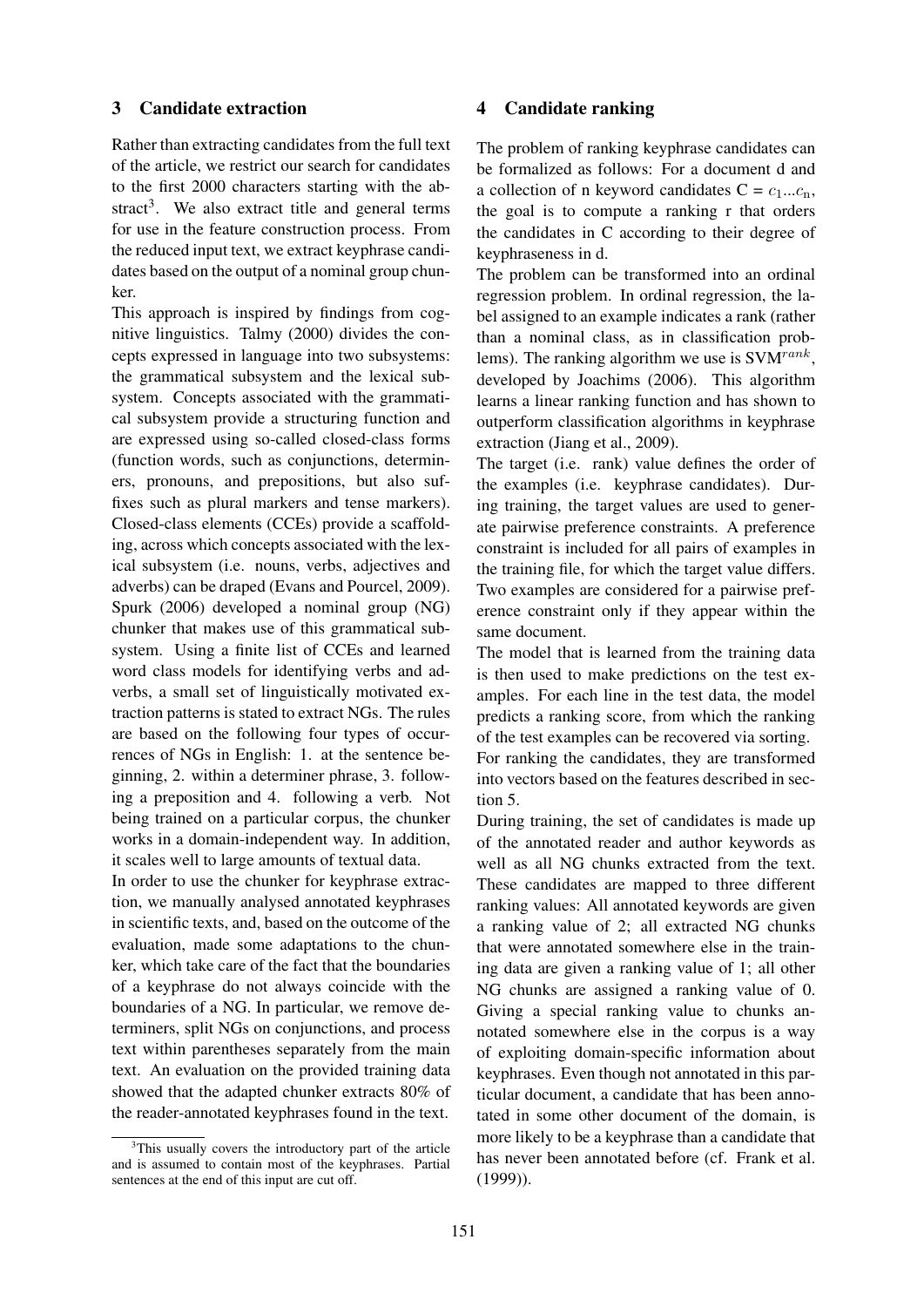# 5 Features

We used two types of features: term-specific features and document-specific features. Termspecific features cover properties of the candidate term itself (e.g. term length). Document-specific features relate properties of the candidate to the text, in which it appears (e.g. frequency of the term in the document). Our term-specific features concern the following properties:

- Term length refers to the length of a candidate in number of tokens. We express this property in terms of five boolean features: *has1token*, *has2tokens*, *has3tokens*, *has4tokens*, *has5orMoreTokens*. The advantage over expressing term length as a numeric value is that using binary features, we allow the algorithm to learn that candidates of medium lengths are more likely to be keyphrases than very short or very long candidates.
- The MSN score of a candidate refers to the number of results retrieved when querying the candidate string using the MSN search engine<sup>4</sup> . The usefulness of MSN scores for technical term extraction has been shown by Eichler et al. (2009). We normalize the MSN scores based on the number of digits of the score and store the normalized value in the feature *normalizedMsn*. We also use a binary feature *isZeroMsn* expressing whether querying the candidate returns no results at all.
- Special characters can indicate whether a candidate is (un)likely to be a keyphrase. We use two features concerning special characters: *containsDigit* and *containsHyphen*.
- Wikipedia has shown to be a valuable source for extracting keywords (Medelyan et al., 2009). We use a feature *isWikipediaTerm*, expressing whether the term candidate corresponds to an entry in Wikipedia.

In addition, we use the following documentspecific features:

• TFIDF, a commonly used feature introduced by Salton and McGill (1983), relates the frequency of a candidate in a document to its frequency in other documents of the corpus.

- Term position relates the position of the first appearance of the candidate in the document to the length of the document. In addition, our feature *appearsInTitle* covers the fact that candidates appearing in the document title are very likely to be keyphrases.
- Average token count measures the average occurrence of the individual (lemmatized) tokens of the term in the document. Our assumption is that candidates with a high average token count are more likely to be keyphrases.
- Point-wise mutual information (PMI, Church and Hanks (1989)) is used to capture the semantic relatedness of the candidate to the topic of the document. A similar feature is introduced by Turney (2003), who, in a first pass, ranks the candidates based on a base feature set, and then reranks them by calculating the statistical association between the given candidate and the top K candidates from the first pass. To avoid the two-pass method, rather than calculating inter-candidate association, we calculate the association of each candidate to the terms specified in the General Terms section of the paper. Like Turney, we calculate PMI based on web search results (in our case, using MSN). The feature *maxPmi* captures the maximum PMI score achieved with the lemmatized candidate and any of the general terms.

### 6 Results and critical evaluation

Table 1 presents the results achieved by applying the KeyWE system on the data set of scientific articles provided by the organizers of the shared task along with two sets of manually assigned keyphrases for each article (reader-assigned and author-assigned keyphrases). Our model was trained on the trial and training data (144 articles) and evaluated on the test data set (100 articles). The evaluation is based on stemmed keyphrases, where stemming is performed using the Porter stemmer (Porter, 1980).

Since  $\text{SVM}^{rank}$  learns a linear function, one can analyze the individual features by studying the learned weights. Roughly speaking, a high positive (negative) weight indicates that candidates with this feature should be higher (lower) in the

<sup>4</sup> http://de.msn.com/